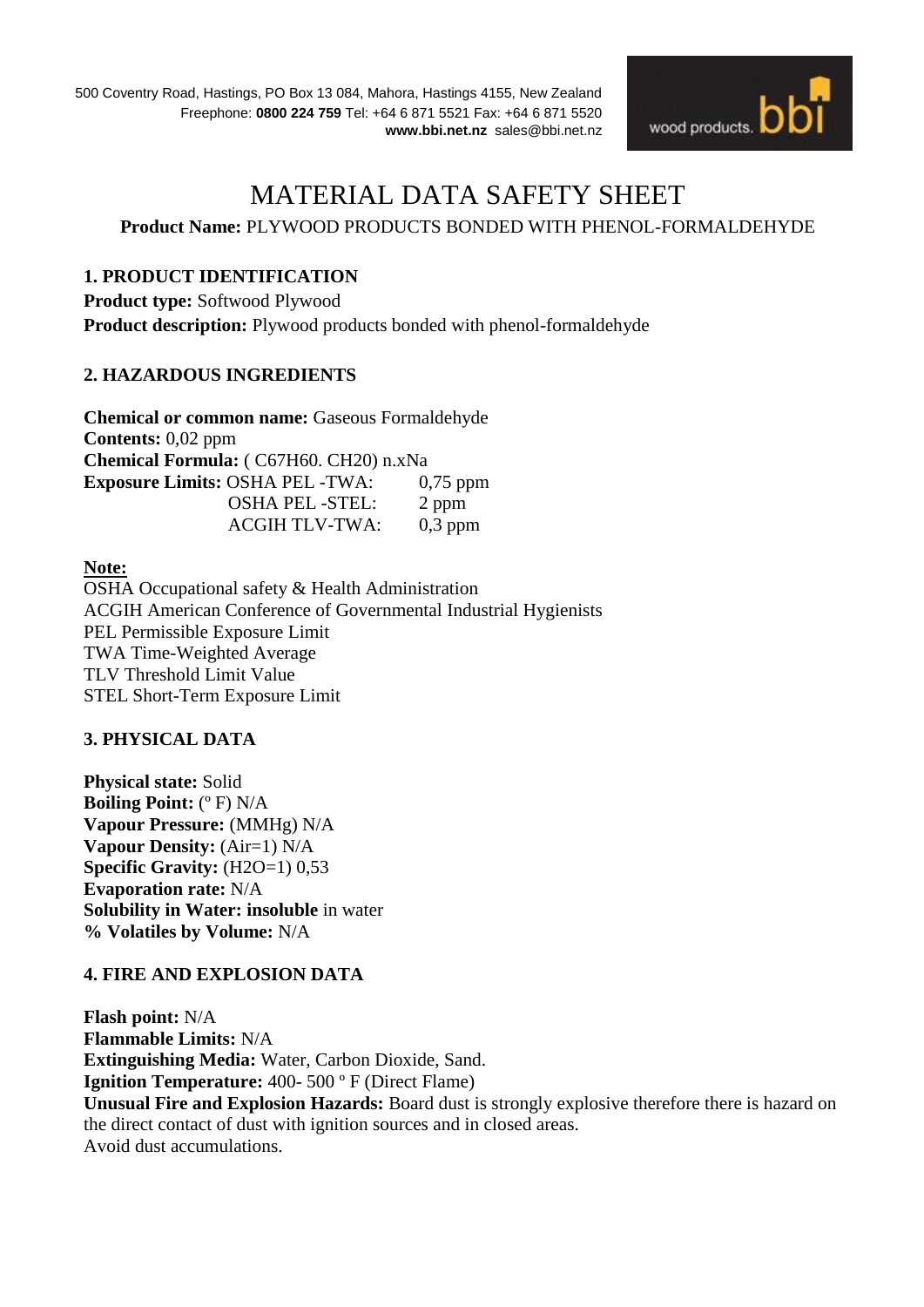

# **5. REACTIVITY DATA**

**Stability:** The product is stable **Incompatibility (materials to avoid):** Avoid direct flame Product may ignite at temperatures in excess of 400 ºF.

# **6. HEALTH HAZARD IDENTIFICATION**

**Dust:** Wood dust can irritate eyes and breathing passages. Nasal dryness, coughing, sneezing and wheezing as a result of inhalation.

**Formaldehyde:** These products release very low amounts of formaldehyde.

Formaldehyde may be irritating to the eyes, nose through and skin. It may aggravate existing respiratory problems and cause allergies

in certain susceptible persons.

Formaldehyde is listed by IARC , NTP and OSHA as Probable Human Carcinogen. **Routes of entry:** Irritation. Skin contact with wood may evoke allergic contact dermatitis.

# **7. FIRST AID MEASURES**

Emergency and First Aid Procedure:

- 1. Inhalation: Gaseous formaldehyde may cause temporary irritation to eyes , nose and throat. Wood dust may cause respiratory sensitization and/or irritation. If inhaled, remove to fresh air. Get medical advice if persistent irritation, severe coughing or breathing difficulty occurs.
- 2. Skin contact: Both formaldehyde and various species of wood may cause allergic contact dermatitis in sensitized individual. In case of contact, flush skin with plenty of water for at least 15 minute. Remove contaminated clothing and footwear. Get medical attention if rash or persistent irritation or dermatitis occurs. Wash clothing before reuse.
- 3. Eye Contact: Gaseous formaldehyde may cause temporary irritation or a burning sensation. In case of contact immediately flush eyes with plenty of water for al least 15 minute, holding lids apart to ensure flushing of each entire eye. Get medical attention immediately.

# **8. SPECIAL PROTECTION DATA**

Respiratory protection: None usually required if dust and formaldehyde concentrations are within acceptable limits. Approved dust/formaldehyde respiratory protector and goggles are recommended when the allowable exposure limits may be exceeded.

Protective Gloves: Not required. Cloth, canvas, or leather gloves are recommended.

Eye protection: Goggles or safety glasses are recommended when machining products.

Local exhaust: Provide local exhaust when machining products.

Mechanical (General): Provide general ventilation in processing and storage areas as needed so that exposure limits are met.

Special: Special-contained breathing apparatus (SCBA) recommended when fighting fire.